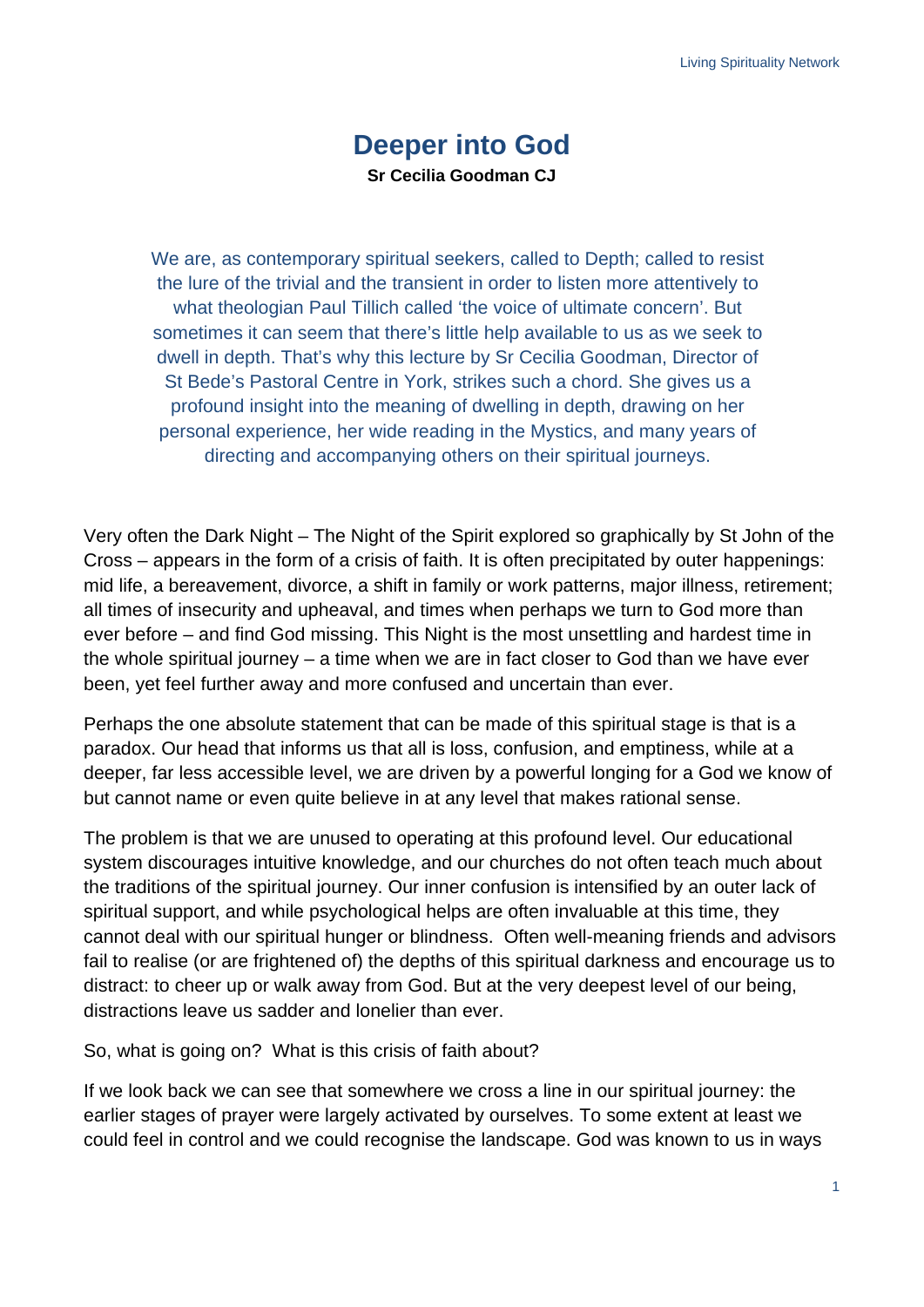that made human sense – a feeling of warmth and peace, a desire for God, a desire to live with integrity, a feeling of belonging and love within a community.

But as we cross that line, we move into what the French writer on mysticism, Garrigou Lagrange calls 'Infused Contemplation'. From this point, all is gift from God. However hard we may try we cannot achieve these deeper levels of divine encounter. Our earlier stages of prayer demanded that we applied ourselves, took the initiative (or so it felt) and moved towards God; now what we are asked to do is much more difficult. Our task is now to move into a seemingly more passive or co-operative role, while God draws us more and more deeply into this relationship. We are no longer in the driving seat – and that can feel as if we are not even in the car!

At precisely the point when we lose the plot, when we become increasingly confused by our reactions to all things spiritual and often struggle to pray at all, we may be entering into the deepest level of our relationship with God so far. But because it is a new landscape we cannot understand or feel safe in it and hence the crisis of faith.

This stage of the spiritual journey can be found in the writings of almost everyone who has chronicled their relationship with God. The language and the detail vary according to the culture and temperament of the writer but whether it is from the fourteenth century or the twentieth, we find experiences of this often sudden shift into confusion, loss, and even distaste for all things previously valued and loved for their ability to connect us to God.

This is truly a time of crisis – the Chinese characters for crisis are made up of the characters for danger and opportunity*.* All too often the moment is dangerous simply because there is no one who can stand beside us and encourage us to stay with the dark and the unknowing. We walk away fearing that despite our deepest longings there is no God and nothing makes sense any more spiritually.

It is opportunity because if we dare stay with it, learn to read its landscape and not to be frightened of the paradox, we will eventually come to that place of union with God that we so long for.

St John of the Cross explains this shift beautifully in a letter to a Carmelite nun: he talks of the fact that in the early stages of our spiritual journey God enters into our world in ways we understand, the things I spoke of earlier: a feeling of warmth, a sense of God's presence, the ability to do good, peace, conviction, faith. But as our relationship with God deepens we are invited into God's own self – a landscape without familiarity and seemingly even without God, though in actuality closer to God than we have ever been.

This profound shift from the familiar to the Divine is so unlooked for, so alien to our past ways of identifying the spiritual that we flounder. We assume that we have lost the way, strayed from God, yet the opposite is true. It is as if we have to throw away all our security in the known way and walk into the darkness if we are to continue to follow God at these depths.